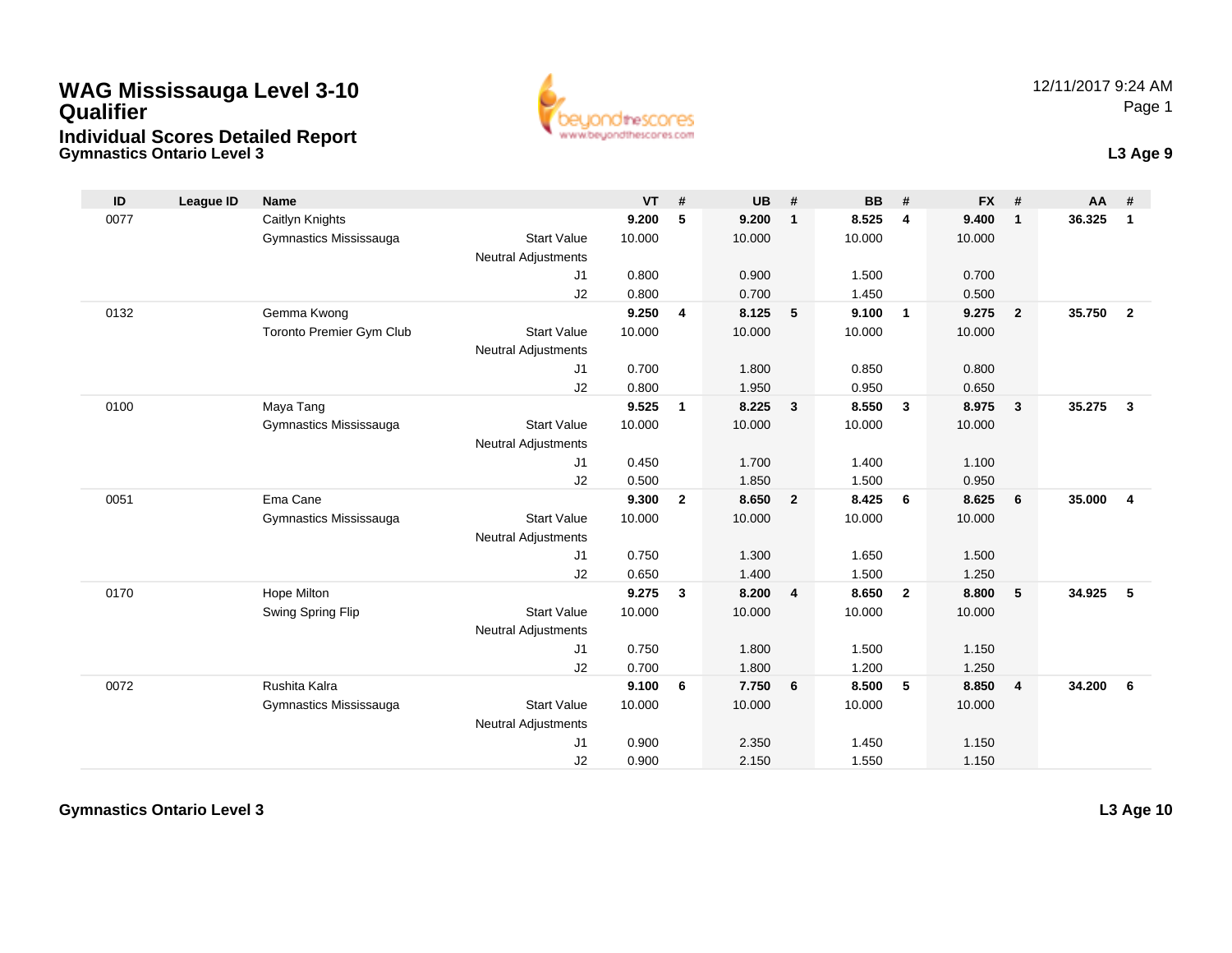# **WAG Mississauga Level 3-10 Qualifier**



Page 2

#### **Individual Scores Detailed Report**

| ID   | League ID | Name                   |                            | VT     | #            | UB     | #              | BB     | #               | <b>FX</b> | #                          | AA     | #                       |
|------|-----------|------------------------|----------------------------|--------|--------------|--------|----------------|--------|-----------------|-----------|----------------------------|--------|-------------------------|
| 0064 |           | Joy Fam                |                            | 9.100  | 4            | 9.300  | $\mathbf{1}$   | 9.100  | $\overline{1}$  | 8.600     | $\overline{4}$             | 36.100 | $\mathbf{1}$            |
|      |           | Gymnastics Mississauga | <b>Start Value</b>         | 10.000 |              | 10.000 |                | 10.000 |                 | 10.000    |                            |        |                         |
|      |           |                        | Neutral Adjustments        |        |              |        |                |        |                 |           |                            |        |                         |
|      |           |                        | J1                         | 1.000  |              | 0.800  |                | 0.950  |                 | 1.300     |                            |        |                         |
|      |           |                        | J2                         | 0.800  |              | 0.600  |                | 0.850  |                 | 1.500     |                            |        |                         |
| 0225 |           | Talia Nazarian         |                            | 9.200  | $\mathbf{1}$ | 8.425  | $\overline{2}$ | 8.825  | $\mathbf{3}$    | 8.625     | $\overline{\mathbf{3}}$    | 35.075 | $\overline{\mathbf{2}}$ |
|      |           | <b>GW Elites</b>       | <b>Start Value</b>         | 10.000 |              | 10.000 |                | 10.000 |                 | 10.000    |                            |        |                         |
|      |           |                        | <b>Neutral Adjustments</b> |        |              |        |                |        |                 |           |                            |        |                         |
|      |           |                        | J <sub>1</sub>             | 0.900  |              | 1.550  |                | 1.300  |                 | 1.250     |                            |        |                         |
|      |           |                        | J2                         | 0.700  |              | 1.600  |                | 1.050  |                 | 1.500     |                            |        |                         |
| 0169 |           | Kaelynn O'Brien        |                            | 9.175  | 3            | 7.850  | 3              | 8.725  | $\overline{4}$  | 8.875     | $\overline{\phantom{0}}$ 1 | 34.625 | $\mathbf{3}$            |
|      |           | Swing Spring Flip      | <b>Start Value</b>         | 10.000 |              | 10.000 |                | 10.000 |                 | 10.000    |                            |        |                         |
|      |           |                        | <b>Neutral Adjustments</b> |        |              |        |                |        |                 |           |                            |        |                         |
|      |           |                        | J <sub>1</sub>             | 0.900  |              | 2.150  |                | 1.350  |                 | 1.250     |                            |        |                         |
|      |           |                        | J2                         | 0.750  |              | 2.150  |                | 1.200  |                 | 1.000     |                            |        |                         |
| 0106 |           | Mila Milijkovic        |                            | 9.200  | $\mathbf{1}$ | 7.850  | $\mathbf{3}$   | 8.925  | $\overline{2}$  | 7.500     | 6                          | 33.475 | $\overline{4}$          |
|      |           | Gymnastics Mississauga | <b>Start Value</b>         | 10.000 |              | 10.000 |                | 10.000 |                 | 10.000    |                            |        |                         |
|      |           |                        | <b>Neutral Adjustments</b> |        |              |        |                |        |                 |           |                            |        |                         |
|      |           |                        | J <sub>1</sub>             | 0.800  |              | 2.100  |                | 1.150  |                 | 2.400     |                            |        |                         |
|      |           |                        | J2                         | 0.800  |              | 2.200  |                | 1.000  |                 | 2.600     |                            |        |                         |
| 0078 |           | Angelina Kostova       |                            | 9.050  | 5            | 7.150  | 6              | 8.175  | $5\phantom{.0}$ | 8.800     | $\overline{2}$             | 33.175 | 5                       |
|      |           | Gymnastics Mississauga | <b>Start Value</b>         | 10.000 |              | 10.000 |                | 10.000 |                 | 10.000    |                            |        |                         |
|      |           |                        | Neutral Adjustments        |        |              |        |                |        |                 |           |                            |        |                         |
|      |           |                        | J <sub>1</sub>             | 1.000  |              | 2.900  |                | 1.750  |                 | 1.300     |                            |        |                         |
|      |           |                        | J2                         | 0.900  |              | 2.800  |                | 1.900  |                 | 1.100     |                            |        |                         |
| 0178 |           | Ava Bridge             |                            | 8.750  | 6            | 7.525  | 5              | 8.150  | 6               | 8.500     | 5                          | 32.925 | - 6                     |
|      |           | Swing Spring Flip      | <b>Start Value</b>         | 10.000 |              | 10.000 |                | 10.000 |                 | 10.000    |                            |        |                         |
|      |           |                        | <b>Neutral Adjustments</b> |        |              |        |                |        |                 |           |                            |        |                         |
|      |           |                        | J <sub>1</sub>             | 1.300  |              | 2.600  |                | 1.800  |                 | 1.350     |                            |        |                         |
|      |           |                        | J <sub>2</sub>             | 1.200  |              | 2.350  |                | 1.900  |                 | 1.650     |                            |        |                         |

#### **Gymnastics Ontario Level 3**

**L3 Age 11**

| ID   | League ID | <b>Name</b>       |                            | VT     | -# | <b>UB</b> | -# | <b>BB</b> | <b>FX</b> | # | $AA$ # |  |
|------|-----------|-------------------|----------------------------|--------|----|-----------|----|-----------|-----------|---|--------|--|
| 0171 |           | Rylan McCulloch   |                            | 9.550  |    | 8.950     |    | 9.375     | 9.500     |   | 37.375 |  |
|      |           | Swing Spring Flip | <b>Start Value</b>         | 10.000 |    | 10.000    |    | 10.000    | 10.000    |   |        |  |
|      |           |                   | <b>Neutral Adjustments</b> |        |    |           |    |           |           |   |        |  |
|      |           |                   | J <sub>1</sub>             | 0.500  |    | 1.150     |    | 0.600     | 0.600     |   |        |  |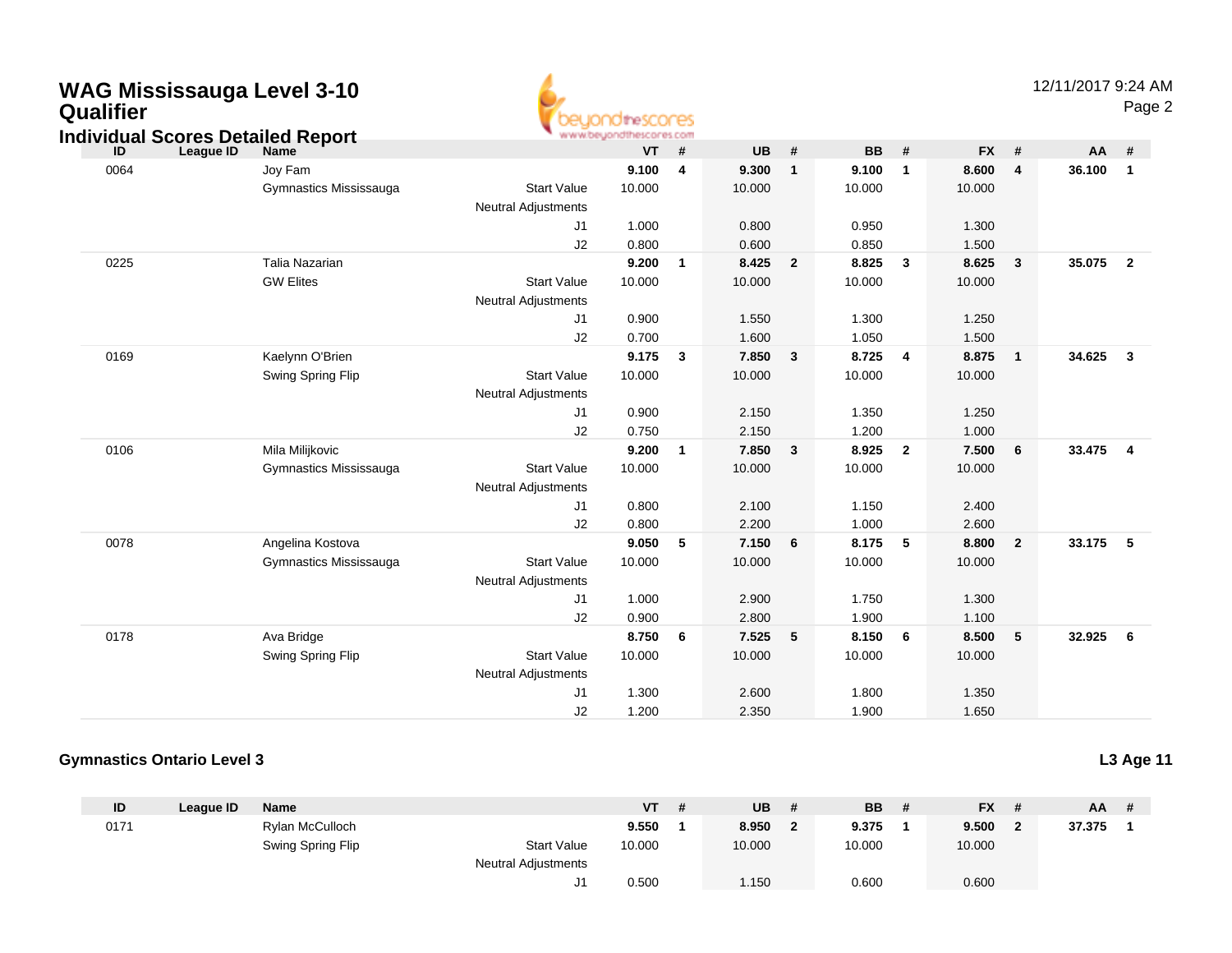### **WAG Mississauga Level 3-10 QualifierIndividual Scores Detailed Report**



Page 3

|      | aar 000100 Dotanoa Roport | J2                         | 0.400  |                | 0.950    |                | 0.650  |                | 0.400  |                         |        |                         |
|------|---------------------------|----------------------------|--------|----------------|----------|----------------|--------|----------------|--------|-------------------------|--------|-------------------------|
| 0223 | Sarah Boughner            |                            | 9.525  | $\overline{2}$ | 9.000    | $\mathbf{1}$   | 9.000  | 5              | 9.425  | $\overline{\mathbf{3}}$ | 36.950 | $\overline{2}$          |
|      | <b>GW Elites</b>          | <b>Start Value</b>         | 10.000 |                | 10.000   |                | 10.000 |                | 10.000 |                         |        |                         |
|      |                           | <b>Neutral Adjustments</b> |        |                |          |                |        |                |        |                         |        |                         |
|      |                           | J1                         | 0.450  |                | 1.050    |                | 0.950  |                | 0.550  |                         |        |                         |
|      |                           | J2                         | 0.500  |                | 0.950    |                | 1.050  |                | 0.600  |                         |        |                         |
| 0105 | Samantha Steadman         |                            | 9.325  | 5              | 8.775    | 3              | 9.225  | $\overline{2}$ | 9.375  | 5                       | 36.700 | $\overline{\mathbf{3}}$ |
|      | Gymnastics Mississauga    | <b>Start Value</b>         | 10.000 |                | 10.000   |                | 10.000 |                | 10.000 |                         |        |                         |
|      |                           | <b>Neutral Adjustments</b> |        |                |          |                |        |                |        |                         |        |                         |
|      |                           | J1                         | 0.650  |                | 1.200    |                | 0.750  |                | 0.700  |                         |        |                         |
|      |                           | J2                         | 0.700  |                | 1.250    |                | 0.800  |                | 0.550  |                         |        |                         |
| 0173 | Bella Hobson              |                            | 9.375  | 4              | 8.350    | 5              | 9.100  | 4              | 9.425  | $\overline{\mathbf{3}}$ | 36.250 | $\overline{4}$          |
|      | Swing Spring Flip         | <b>Start Value</b>         | 10.000 |                | 10.000   |                | 10.000 |                | 10.000 |                         |        |                         |
|      |                           | <b>Neutral Adjustments</b> |        |                |          |                |        |                |        |                         |        |                         |
|      |                           | J1                         | 0.600  |                | 1.800    |                | 0.850  |                | 0.600  |                         |        |                         |
|      |                           | J2                         | 0.650  |                | 1.500    |                | 0.950  |                | 0.550  |                         |        |                         |
| 0074 | Kari Keen                 |                            | 9.100  | $\overline{7}$ | 8.450    | 4              | 8.850  | 6              | 9.600  | $\overline{\mathbf{1}}$ | 36.000 | 5                       |
|      | Gymnastics Mississauga    | <b>Start Value</b>         | 10.000 |                | 10.000   |                | 10.000 |                | 10.000 |                         |        |                         |
|      |                           | <b>Neutral Adjustments</b> |        |                | $-0.300$ |                |        |                |        |                         |        |                         |
|      |                           | J1                         | 0.900  |                | 1.300    |                | 1.100  |                | 0.450  |                         |        |                         |
|      |                           | J2                         | 0.900  |                | 1.200    |                | 1.200  |                | 0.350  |                         |        |                         |
| 0224 | Ruby O'Neil               |                            | 9.250  | 6              | 7.775    | 6              | 9.150  | 3              | 9.300  | 6                       | 35.475 | 6                       |
|      | <b>GW Elites</b>          | <b>Start Value</b>         | 10.000 |                | 10.000   |                | 10.000 |                | 10.000 |                         |        |                         |
|      |                           | <b>Neutral Adjustments</b> |        |                |          |                |        |                |        |                         |        |                         |
|      |                           | J1                         | 0.800  |                | 2.300    |                | 0.850  |                | 0.750  |                         |        |                         |
|      |                           | J2                         | 0.700  |                | 2.150    |                | 0.850  |                | 0.650  |                         |        |                         |
| 0207 | <b>Taijah Roulston</b>    |                            | 9.400  | 3              | 7.700    | $\overline{7}$ | 8.700  | $\overline{7}$ | 9.250  | $\overline{7}$          | 35.050 | $\overline{7}$          |
|      | Gymnastics Mississauga    | <b>Start Value</b>         | 10.000 |                | 10.000   |                | 10.000 |                | 10.000 |                         |        |                         |
|      |                           | Neutral Adjustments        |        |                |          |                |        |                |        |                         |        |                         |
|      |                           | J1                         | 0.700  |                | 2.400    |                | 1.400  |                | 0.700  |                         |        |                         |
|      |                           | J2                         | 0.500  |                | 2.200    |                | 1.200  |                | 0.800  |                         |        |                         |
| 0088 | Spenta Panthaki           |                            | 9.050  | 8              | 7.650    | 8              | 8.350  | 8              | 9.125  | $\overline{\mathbf{8}}$ | 34.175 | $\overline{\mathbf{8}}$ |
|      | Gymnastics Mississauga    | <b>Start Value</b>         | 10.000 |                | 10.000   |                | 10.000 |                | 10.000 |                         |        |                         |
|      |                           | <b>Neutral Adjustments</b> |        |                |          |                |        |                |        |                         |        |                         |
|      |                           | J1                         | 1.000  |                | 2.400    |                | 1.500  |                | 0.900  |                         |        |                         |
|      |                           | J2                         | 0.900  |                | 2.300    |                | 1.800  |                | 0.850  |                         |        |                         |
| 0176 | Ella Stepaniak            |                            | 8.400  | 9              | 6.875    | 9              | 8.000  | 9              | 8.550  | 9                       | 31.825 | 9                       |
|      | Swing Spring Flip         | <b>Start Value</b>         | 10.000 |                | 10.000   |                | 10.000 |                | 10.000 |                         |        |                         |
|      |                           | Neutral Adjustments        |        |                |          |                |        |                |        |                         |        |                         |
|      |                           | J1                         | 1.600  |                | 3.000    |                | 2.000  |                | 1.400  |                         |        |                         |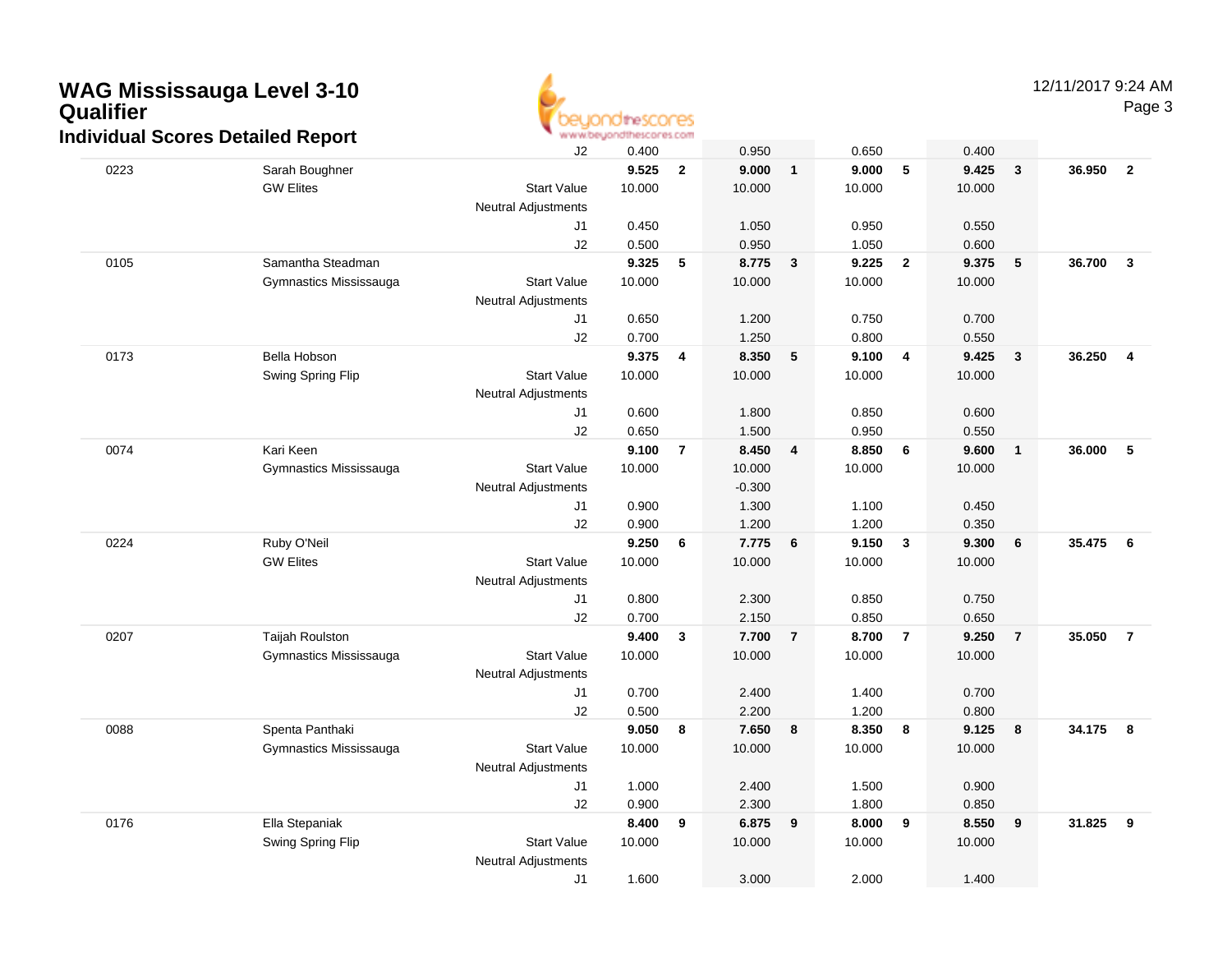| <b>WAG Mississauga Level 3-10</b>        |
|------------------------------------------|
| Qualifier                                |
| <b>Individual Scores Detailed Report</b> |



12/11/2017 9:24 AMPage 4

### **Gymnastics Ontario Level 3**

| ID   | League ID | Name                    |                     | <b>VT</b> | #              | <b>UB</b> | #                       | <b>BB</b> | #              | <b>FX</b> | #              | AA     | #              |
|------|-----------|-------------------------|---------------------|-----------|----------------|-----------|-------------------------|-----------|----------------|-----------|----------------|--------|----------------|
| 0091 |           | Amanda Roberts-Wherry   |                     | 9.475     | -1             | 8.475     | 3                       | 9.475     | -1             | 9.175     | 4              | 36.600 | 1              |
|      |           | Gymnastics Mississauga  | <b>Start Value</b>  | 10.000    |                | 10.000    |                         | 10.000    |                | 10.000    |                |        |                |
|      |           |                         | Neutral Adjustments |           |                |           |                         |           |                |           |                |        |                |
|      |           |                         | J <sub>1</sub>      | 0.550     |                | 1.400     |                         | 0.600     |                | 0.800     |                |        |                |
|      |           |                         | J2                  | 0.500     |                | 1.650     |                         | 0.450     |                | 0.850     |                |        |                |
| 0175 |           | Kyra Faulkner           |                     | 9.350     | $\overline{2}$ | 8.800     | $\overline{1}$          | 8.800     | 3              | 9.475     | $\mathbf{1}$   | 36.425 | $\overline{2}$ |
|      |           | Swing Spring Flip       | <b>Start Value</b>  | 10.000    |                | 10.000    |                         | 10.000    |                | 10.000    |                |        |                |
|      |           |                         | Neutral Adjustments |           |                |           |                         |           |                |           |                |        |                |
|      |           |                         | J1                  | 0.600     |                | 1.200     |                         | 1.150     |                | 0.450     |                |        |                |
|      |           |                         | J2                  | 0.700     |                | 1.200     |                         | 1.250     |                | 0.600     |                |        |                |
| 0221 |           | <b>Kate Souliere</b>    |                     | 9.325     | $\mathbf{3}$   | 8.300     | $\overline{\mathbf{4}}$ | 9.125     | $\overline{2}$ | 9.400     | $\overline{2}$ | 36.150 | 3              |
|      |           | <b>GW Elites</b>        | <b>Start Value</b>  | 10.000    |                | 10.000    |                         | 10.000    |                | 10.000    |                |        |                |
|      |           |                         | Neutral Adjustments |           |                |           |                         |           |                |           |                |        |                |
|      |           |                         | J1                  | 0.700     |                | 1.800     |                         | 1.000     |                | 0.600     |                |        |                |
|      |           |                         | J <sub>2</sub>      | 0.650     |                | 1.600     |                         | 0.750     |                | 0.600     |                |        |                |
| 0222 |           | <b>Kourtney Simmers</b> |                     | 9.200     | 4              | 8.750     | $\overline{\mathbf{2}}$ | 8.450     | 4              | 9.325     | $\mathbf{3}$   | 35.725 | -4             |
|      |           | <b>GW Elites</b>        | <b>Start Value</b>  | 10.000    |                | 10.000    |                         | 10.000    |                | 10.000    |                |        |                |
|      |           |                         | Neutral Adjustments |           |                |           |                         |           |                |           |                |        |                |
|      |           |                         | J1                  | 0.800     |                | 1.250     |                         | 1.800     |                | 0.700     |                |        |                |
|      |           |                         | J <sub>2</sub>      | 0.800     |                | 1.250     |                         | 1.300     |                | 0.650     |                |        |                |

#### **Gymnastics Ontario Level 3**

**L3 Age 13**

| ID   | Leaque ID | <b>Name</b>            |                            | <b>VT</b> | <b>UB</b> | - # | <b>BB</b> | -# | <b>FX</b> | # | <b>AA</b> | # |
|------|-----------|------------------------|----------------------------|-----------|-----------|-----|-----------|----|-----------|---|-----------|---|
| 0063 |           | Julie Fam              |                            | 9.350     | 8.800     |     | 9.075     |    | 9.100     |   | 36.325    |   |
|      |           | Gymnastics Mississauga | <b>Start Value</b>         | 10.000    | 10.000    |     | 10.000    |    | 10.000    |   |           |   |
|      |           |                        | <b>Neutral Adjustments</b> |           |           |     |           |    |           |   |           |   |
|      |           |                        | ال                         | 0.600     | .300      |     | 0.900     |    | 1.000     |   |           |   |
|      |           |                        | J2                         | 0.700     | 1.100     |     | 0.950     |    | 0.800     |   |           |   |

**L3 Age 12**